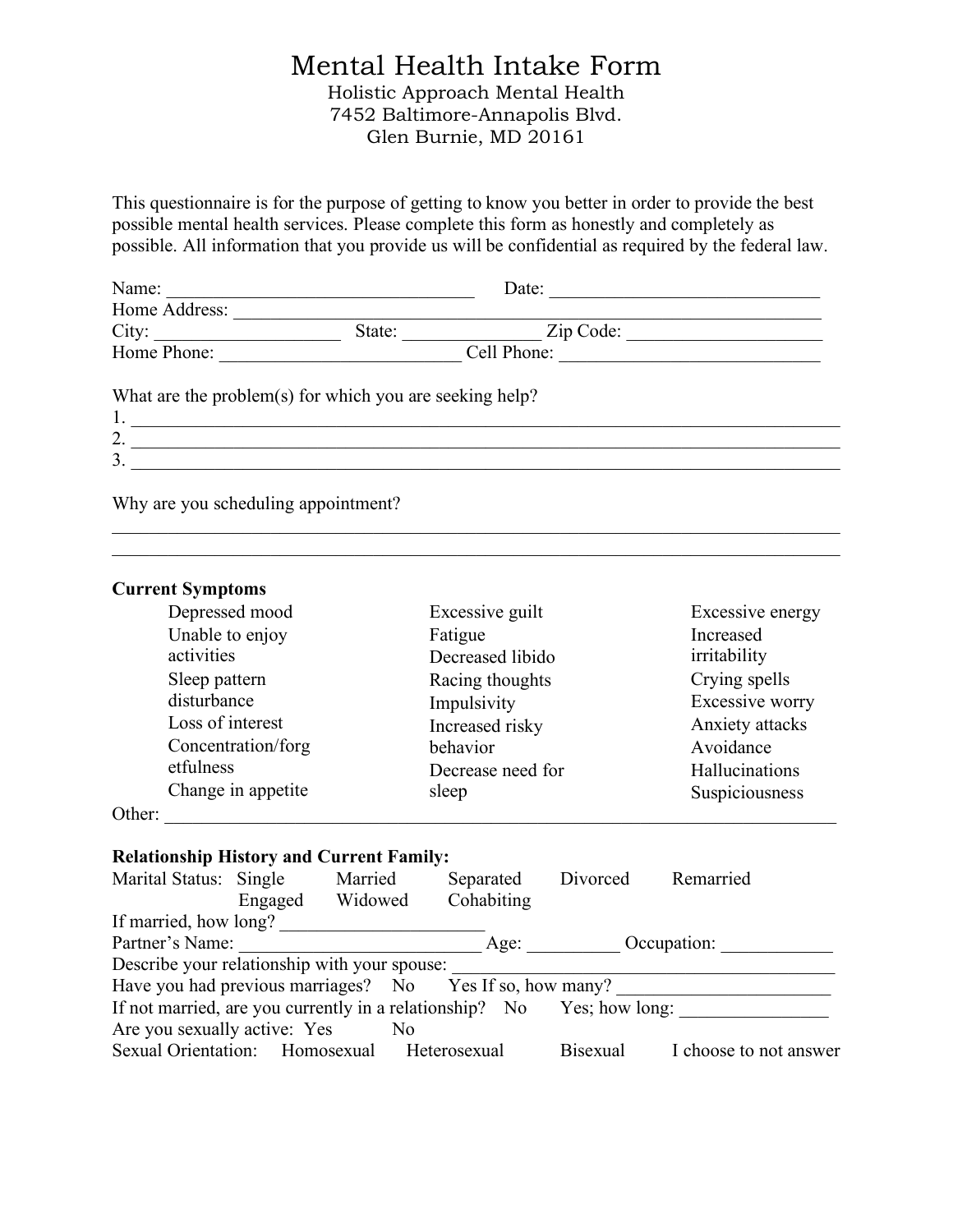### **If applicable, please complete the following:**

If you have children, please list their name and ages:

| #      | Name | <b>Sex</b> | Age | #             | Name | <b>Sex</b> |  |
|--------|------|------------|-----|---------------|------|------------|--|
|        |      |            |     | 4             |      |            |  |
| ∼      |      |            |     | ັ             |      |            |  |
| -<br>◡ |      |            |     | $\mathfrak b$ |      |            |  |

### Who currently lives in your residence (Adult and Children):

| # | Name | Relation | Sex | Age | # | Name | Relation | Sex | A oe. |
|---|------|----------|-----|-----|---|------|----------|-----|-------|
|   |      |          |     |     |   |      |          |     |       |
| ∼ |      |          |     |     |   |      |          |     |       |
| ◡ |      |          |     |     |   |      |          |     |       |

#### **Educational History**

| Highest grade completed: |     |    |  |
|--------------------------|-----|----|--|
| Did you attend college:  | Yes | N٥ |  |
| Degree Obtained:         |     |    |  |

# **Occupational History**

| Are you currently working: Working      | Student | Unemployed Disabled | Retired |
|-----------------------------------------|---------|---------------------|---------|
| How long in this present position?      |         |                     |         |
| What is/was your occupation:            |         | Where?              |         |
| Have you served in military: Yes No     |         |                     |         |
| How long were you enlisted?             |         |                     |         |
| What type of discharge did you receive? |         |                     |         |

### **Childhood History**

| Where did you grow up?<br>How many siblings do you have and their ages?                                                        |                |                                          |
|--------------------------------------------------------------------------------------------------------------------------------|----------------|------------------------------------------|
| Did your parents' divorce? No Yes; how old were you?                                                                           |                |                                          |
| What was your home environment like? Stable Not Stable                                                                         |                |                                          |
| <b>Legal History</b>                                                                                                           |                |                                          |
|                                                                                                                                | N <sub>0</sub> |                                          |
| Have you ever been arrested? Yes<br>If yes, please describe:                                                                   |                |                                          |
|                                                                                                                                |                |                                          |
|                                                                                                                                |                |                                          |
| Bipolar Disorder:                                                                                                              |                |                                          |
|                                                                                                                                |                |                                          |
| Depression:                                                                                                                    |                | Post-traumatic stress:                   |
| <b>Family Psychiatric History</b><br>Has anyone in your family been diagnosed with or treated for: Please specify who, if yes. |                | Alcohol abuse:<br>Other substance abuse: |

 $\mathcal{L}_\mathcal{L} = \{ \mathcal{L}_\mathcal{L} = \{ \mathcal{L}_\mathcal{L} = \{ \mathcal{L}_\mathcal{L} = \{ \mathcal{L}_\mathcal{L} = \{ \mathcal{L}_\mathcal{L} = \{ \mathcal{L}_\mathcal{L} = \{ \mathcal{L}_\mathcal{L} = \{ \mathcal{L}_\mathcal{L} = \{ \mathcal{L}_\mathcal{L} = \{ \mathcal{L}_\mathcal{L} = \{ \mathcal{L}_\mathcal{L} = \{ \mathcal{L}_\mathcal{L} = \{ \mathcal{L}_\mathcal{L} = \{ \mathcal{L}_\mathcal{$  $\mathcal{L}_\mathcal{L} = \{ \mathcal{L}_\mathcal{L} = \{ \mathcal{L}_\mathcal{L} = \{ \mathcal{L}_\mathcal{L} = \{ \mathcal{L}_\mathcal{L} = \{ \mathcal{L}_\mathcal{L} = \{ \mathcal{L}_\mathcal{L} = \{ \mathcal{L}_\mathcal{L} = \{ \mathcal{L}_\mathcal{L} = \{ \mathcal{L}_\mathcal{L} = \{ \mathcal{L}_\mathcal{L} = \{ \mathcal{L}_\mathcal{L} = \{ \mathcal{L}_\mathcal{L} = \{ \mathcal{L}_\mathcal{L} = \{ \mathcal{L}_\mathcal{$  $\mathcal{L}_\mathcal{L} = \{ \mathcal{L}_\mathcal{L} = \{ \mathcal{L}_\mathcal{L} = \{ \mathcal{L}_\mathcal{L} = \{ \mathcal{L}_\mathcal{L} = \{ \mathcal{L}_\mathcal{L} = \{ \mathcal{L}_\mathcal{L} = \{ \mathcal{L}_\mathcal{L} = \{ \mathcal{L}_\mathcal{L} = \{ \mathcal{L}_\mathcal{L} = \{ \mathcal{L}_\mathcal{L} = \{ \mathcal{L}_\mathcal{L} = \{ \mathcal{L}_\mathcal{L} = \{ \mathcal{L}_\mathcal{L} = \{ \mathcal{L}_\mathcal{$  $\mathcal{L}_\mathcal{L} = \{ \mathcal{L}_\mathcal{L} = \{ \mathcal{L}_\mathcal{L} = \{ \mathcal{L}_\mathcal{L} = \{ \mathcal{L}_\mathcal{L} = \{ \mathcal{L}_\mathcal{L} = \{ \mathcal{L}_\mathcal{L} = \{ \mathcal{L}_\mathcal{L} = \{ \mathcal{L}_\mathcal{L} = \{ \mathcal{L}_\mathcal{L} = \{ \mathcal{L}_\mathcal{L} = \{ \mathcal{L}_\mathcal{L} = \{ \mathcal{L}_\mathcal{L} = \{ \mathcal{L}_\mathcal{L} = \{ \mathcal{L}_\mathcal{$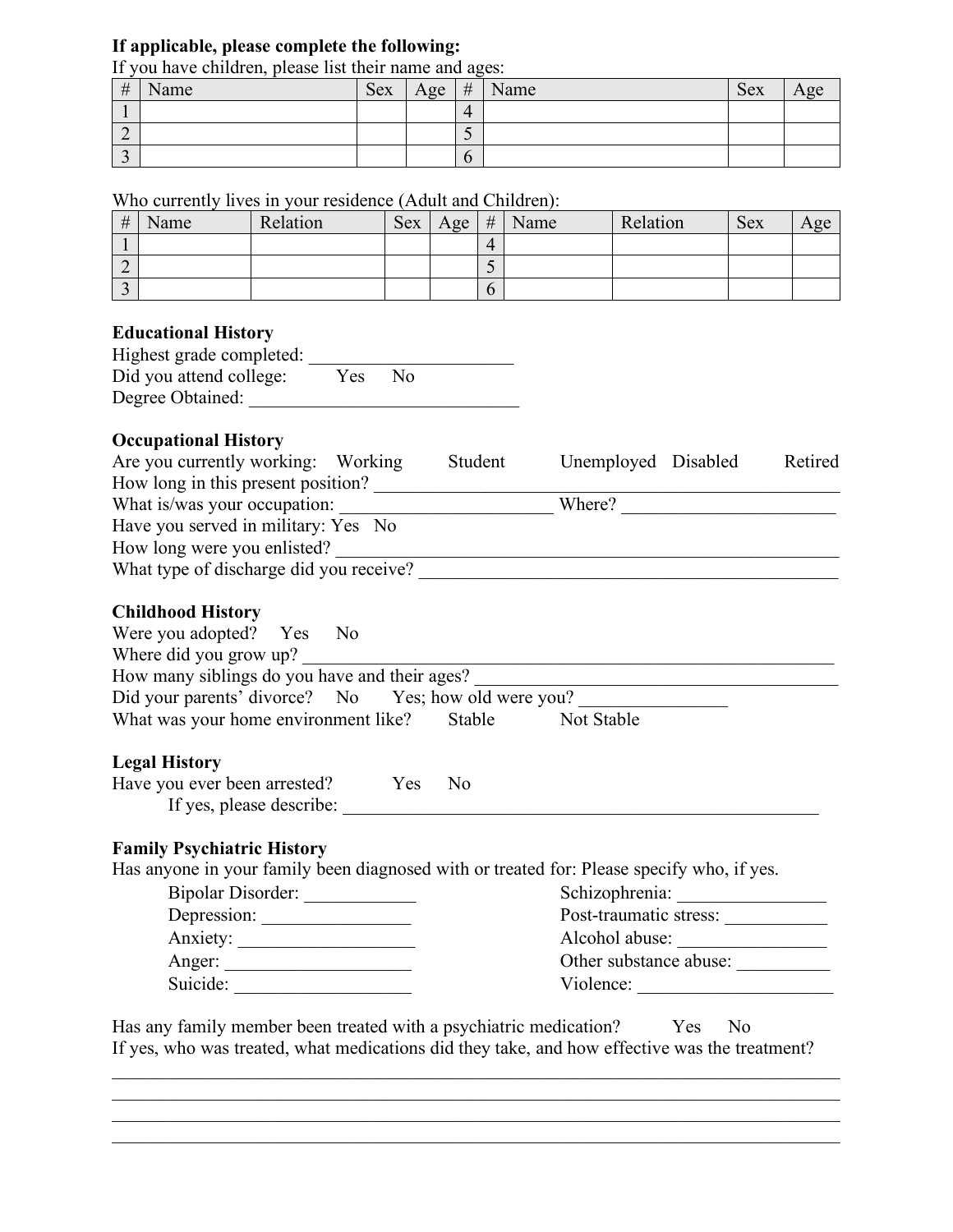### **Trauma History**

Do you have a history of being emotionally, sexually, physically or by neglect? Yes No Please describe when, where, and by whom:

 $\mathcal{L}_\mathcal{L} = \{ \mathcal{L}_\mathcal{L} = \{ \mathcal{L}_\mathcal{L} = \{ \mathcal{L}_\mathcal{L} = \{ \mathcal{L}_\mathcal{L} = \{ \mathcal{L}_\mathcal{L} = \{ \mathcal{L}_\mathcal{L} = \{ \mathcal{L}_\mathcal{L} = \{ \mathcal{L}_\mathcal{L} = \{ \mathcal{L}_\mathcal{L} = \{ \mathcal{L}_\mathcal{L} = \{ \mathcal{L}_\mathcal{L} = \{ \mathcal{L}_\mathcal{L} = \{ \mathcal{L}_\mathcal{L} = \{ \mathcal{L}_\mathcal{$  $\mathcal{L}_\mathcal{L} = \{ \mathcal{L}_\mathcal{L} = \{ \mathcal{L}_\mathcal{L} = \{ \mathcal{L}_\mathcal{L} = \{ \mathcal{L}_\mathcal{L} = \{ \mathcal{L}_\mathcal{L} = \{ \mathcal{L}_\mathcal{L} = \{ \mathcal{L}_\mathcal{L} = \{ \mathcal{L}_\mathcal{L} = \{ \mathcal{L}_\mathcal{L} = \{ \mathcal{L}_\mathcal{L} = \{ \mathcal{L}_\mathcal{L} = \{ \mathcal{L}_\mathcal{L} = \{ \mathcal{L}_\mathcal{L} = \{ \mathcal{L}_\mathcal{$ 

 $\mathcal{L}_\mathcal{L} = \{ \mathcal{L}_\mathcal{L} = \{ \mathcal{L}_\mathcal{L} = \{ \mathcal{L}_\mathcal{L} = \{ \mathcal{L}_\mathcal{L} = \{ \mathcal{L}_\mathcal{L} = \{ \mathcal{L}_\mathcal{L} = \{ \mathcal{L}_\mathcal{L} = \{ \mathcal{L}_\mathcal{L} = \{ \mathcal{L}_\mathcal{L} = \{ \mathcal{L}_\mathcal{L} = \{ \mathcal{L}_\mathcal{L} = \{ \mathcal{L}_\mathcal{L} = \{ \mathcal{L}_\mathcal{L} = \{ \mathcal{L}_\mathcal{$  $\mathcal{L}_\mathcal{L} = \{ \mathcal{L}_\mathcal{L} = \{ \mathcal{L}_\mathcal{L} = \{ \mathcal{L}_\mathcal{L} = \{ \mathcal{L}_\mathcal{L} = \{ \mathcal{L}_\mathcal{L} = \{ \mathcal{L}_\mathcal{L} = \{ \mathcal{L}_\mathcal{L} = \{ \mathcal{L}_\mathcal{L} = \{ \mathcal{L}_\mathcal{L} = \{ \mathcal{L}_\mathcal{L} = \{ \mathcal{L}_\mathcal{L} = \{ \mathcal{L}_\mathcal{L} = \{ \mathcal{L}_\mathcal{L} = \{ \mathcal{L}_\mathcal{$ 

Have you ever been abused? Verbally Emotionally Please describe:

 Physically Sexually

Have you ever had suicidal thoughts? Yes No If yes, please fill out the suicidal risk assessment.

#### **Past Psychiatric History**

Outpatient history Yes No If yes, please describe why, when, and where you were treated:

Psychiatric Hospitalizations Yes No If yes, please describe why, when, and where you were treated:

| Hospital | <b>Dates</b> | Reason |
|----------|--------------|--------|
|          |              |        |
|          |              |        |
|          |              |        |

 $\mathcal{L}_\mathcal{L} = \{ \mathcal{L}_\mathcal{L} = \{ \mathcal{L}_\mathcal{L} = \{ \mathcal{L}_\mathcal{L} = \{ \mathcal{L}_\mathcal{L} = \{ \mathcal{L}_\mathcal{L} = \{ \mathcal{L}_\mathcal{L} = \{ \mathcal{L}_\mathcal{L} = \{ \mathcal{L}_\mathcal{L} = \{ \mathcal{L}_\mathcal{L} = \{ \mathcal{L}_\mathcal{L} = \{ \mathcal{L}_\mathcal{L} = \{ \mathcal{L}_\mathcal{L} = \{ \mathcal{L}_\mathcal{L} = \{ \mathcal{L}_\mathcal{$  $\mathcal{L}_\mathcal{L} = \{ \mathcal{L}_\mathcal{L} = \{ \mathcal{L}_\mathcal{L} = \{ \mathcal{L}_\mathcal{L} = \{ \mathcal{L}_\mathcal{L} = \{ \mathcal{L}_\mathcal{L} = \{ \mathcal{L}_\mathcal{L} = \{ \mathcal{L}_\mathcal{L} = \{ \mathcal{L}_\mathcal{L} = \{ \mathcal{L}_\mathcal{L} = \{ \mathcal{L}_\mathcal{L} = \{ \mathcal{L}_\mathcal{L} = \{ \mathcal{L}_\mathcal{L} = \{ \mathcal{L}_\mathcal{L} = \{ \mathcal{L}_\mathcal{$ 

### **Past Medications and Treatments**

If you have ever taken any **PSYCHIATRICS medications**, please indicate the name, dates, dosage, and how helpful they were:

| <b>Medication</b> | <b>Dosage</b> | <b>First/Last time you</b><br>took it | <b>Effect of Medication</b> |
|-------------------|---------------|---------------------------------------|-----------------------------|
|                   |               |                                       |                             |
|                   |               |                                       |                             |
|                   |               |                                       |                             |
|                   |               |                                       |                             |

Are you currently taking **NON-PSYCHIATRIC** medications? Yes No

| <b>Medication</b> | <b>Dosage</b> | How long have you been<br>taking it? |
|-------------------|---------------|--------------------------------------|
|                   |               |                                      |
|                   |               |                                      |
|                   |               |                                      |
|                   |               |                                      |

| Do you currently see a therapist of counselor? | Yes<br>- No |  |
|------------------------------------------------|-------------|--|
| If yes, who:                                   | Phone $#$ : |  |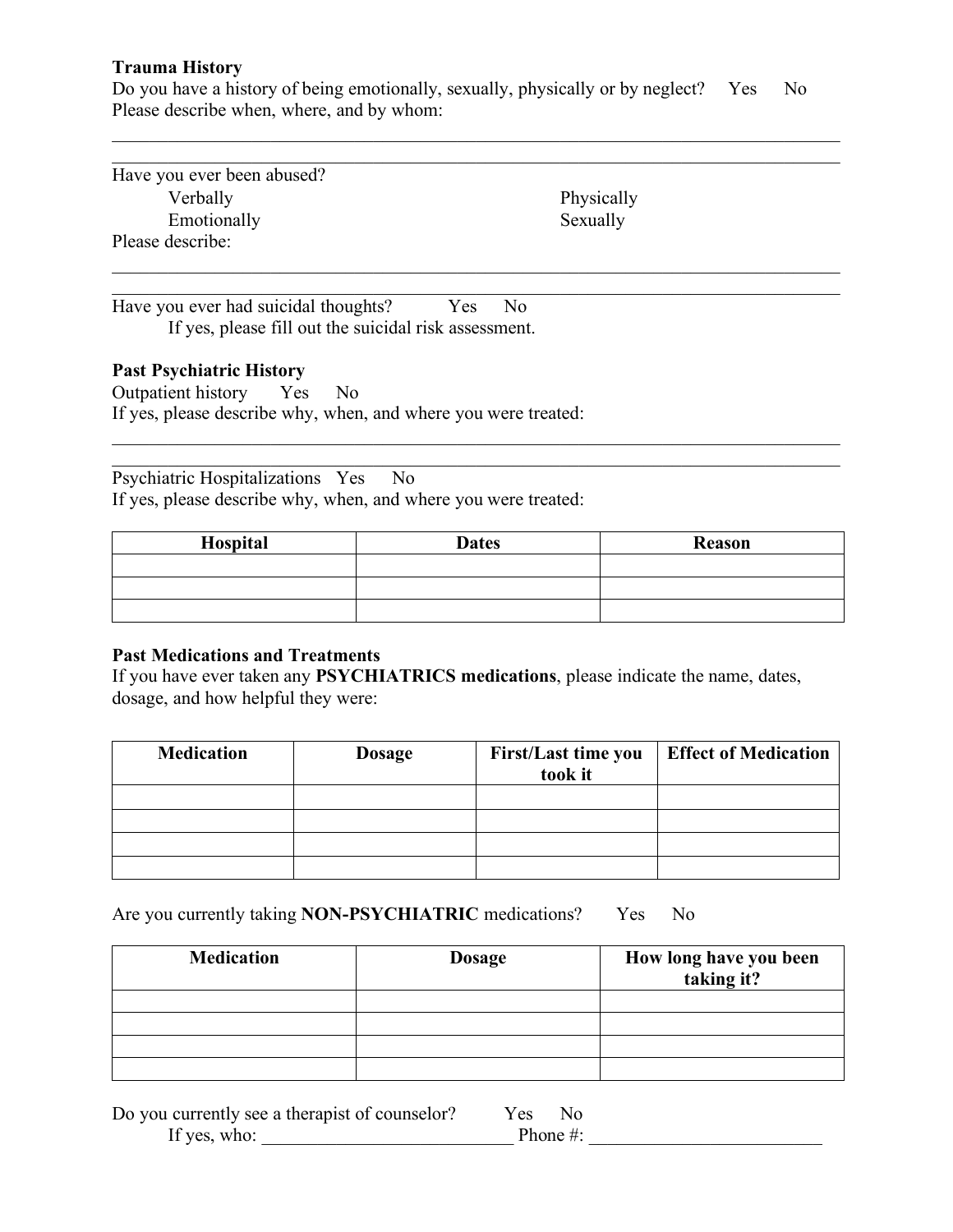| <b>Medical History</b>                                              |    |      |  |
|---------------------------------------------------------------------|----|------|--|
| Are you <b>CURERNTLY</b> under treatment for any medical condition? | No | Yes. |  |
| If yes, please describe:                                            |    |      |  |
|                                                                     |    |      |  |

 $\mathcal{L}_\mathcal{L} = \{ \mathcal{L}_\mathcal{L} = \{ \mathcal{L}_\mathcal{L} = \{ \mathcal{L}_\mathcal{L} = \{ \mathcal{L}_\mathcal{L} = \{ \mathcal{L}_\mathcal{L} = \{ \mathcal{L}_\mathcal{L} = \{ \mathcal{L}_\mathcal{L} = \{ \mathcal{L}_\mathcal{L} = \{ \mathcal{L}_\mathcal{L} = \{ \mathcal{L}_\mathcal{L} = \{ \mathcal{L}_\mathcal{L} = \{ \mathcal{L}_\mathcal{L} = \{ \mathcal{L}_\mathcal{L} = \{ \mathcal{L}_\mathcal{$ List any prior illnesses, operations, and accidents  $\mathcal{L}_\mathcal{L} = \{ \mathcal{L}_\mathcal{L} = \{ \mathcal{L}_\mathcal{L} = \{ \mathcal{L}_\mathcal{L} = \{ \mathcal{L}_\mathcal{L} = \{ \mathcal{L}_\mathcal{L} = \{ \mathcal{L}_\mathcal{L} = \{ \mathcal{L}_\mathcal{L} = \{ \mathcal{L}_\mathcal{L} = \{ \mathcal{L}_\mathcal{L} = \{ \mathcal{L}_\mathcal{L} = \{ \mathcal{L}_\mathcal{L} = \{ \mathcal{L}_\mathcal{L} = \{ \mathcal{L}_\mathcal{L} = \{ \mathcal{L}_\mathcal{$  $\mathcal{L}_\mathcal{L} = \{ \mathcal{L}_\mathcal{L} = \{ \mathcal{L}_\mathcal{L} = \{ \mathcal{L}_\mathcal{L} = \{ \mathcal{L}_\mathcal{L} = \{ \mathcal{L}_\mathcal{L} = \{ \mathcal{L}_\mathcal{L} = \{ \mathcal{L}_\mathcal{L} = \{ \mathcal{L}_\mathcal{L} = \{ \mathcal{L}_\mathcal{L} = \{ \mathcal{L}_\mathcal{L} = \{ \mathcal{L}_\mathcal{L} = \{ \mathcal{L}_\mathcal{L} = \{ \mathcal{L}_\mathcal{L} = \{ \mathcal{L}_\mathcal{$ Date and place of last physical exam: **Substance Abuse History**  *Alcohol*  Do you drink alcohol? Yes No If yes, age of first use: \_\_\_\_\_\_\_\_\_\_\_\_\_\_\_\_\_\_\_\_\_\_\_ How much do you drink?  $\qquad \qquad \qquad$ How often do you drink? Have you ever passed out from drinking? No Yes; how often? Have you ever blacked out from drinking? No Yes; how often? Have you ever had the "shakes"? No Yes; how often? Have you ever felt you should cut down on your drinking/drug use? No Yes Have people annoved you by criticizing your drinking/drug use? No Yes Have you ever felt bad or guilty about your drinking/drug use? No Yes Have you ever drank/used drugs in the morning to steady your nerves or relieve a hangover? *Tobacco* Do you use tobacco? No Yes; how often? Are you currently smoking cigarettes? Yes No How many years have you been smoking? Have you used tobacco in the past? No Yes How many years did you smoke? When did you quit? *Other drugs* **Drug Ever Used? Age at 1<sup>st</sup> Use Time Since Last Use Appox. Use in last 30 days** Marijuana Cocaine Crack Heroin Methamphetamine Ecstasy Stimulants (Pills) LSD or Hallucinogens Pain Killers (Not prescribed) Methadone

Tranquilizer/Sleeping

Pills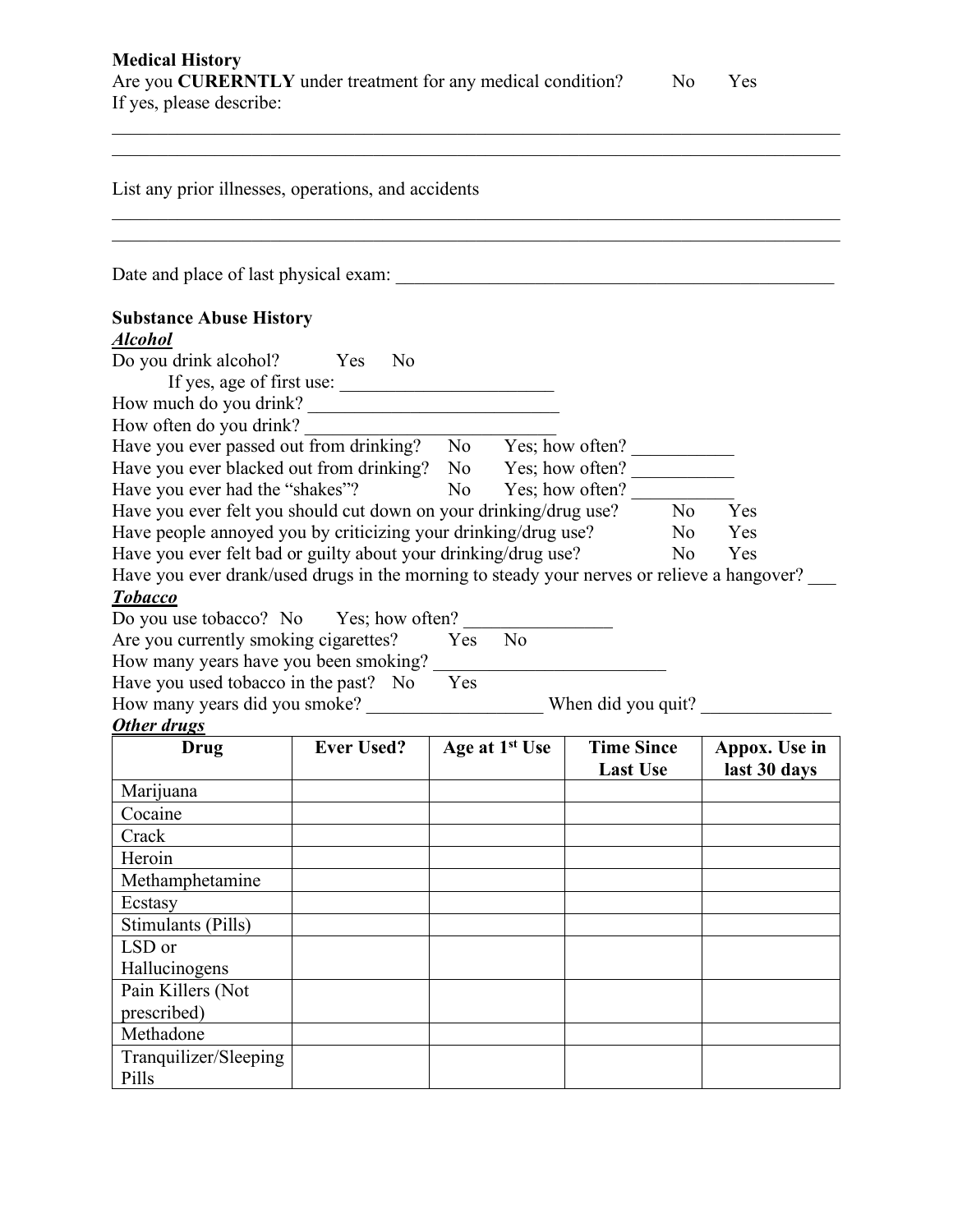# Suicide Risk Assessment

Please complete the following assessment if you have ever had suicidal thoughts.

| Have you ever had feelings or thoughts that you did not want to live?                            | N <sub>0</sub><br>Yes |  |  |  |  |  |  |  |
|--------------------------------------------------------------------------------------------------|-----------------------|--|--|--|--|--|--|--|
| Do you <b>CURRENTLY</b> feel that you don't want to live? Yes                                    | N <sub>0</sub>        |  |  |  |  |  |  |  |
| When was the last time you had thoughts of dying?<br><u> 1980 - Jan Samuel Barbara, martin a</u> |                       |  |  |  |  |  |  |  |
|                                                                                                  |                       |  |  |  |  |  |  |  |
|                                                                                                  |                       |  |  |  |  |  |  |  |
| Has anything happened recently to make you feel this way?                                        |                       |  |  |  |  |  |  |  |
|                                                                                                  |                       |  |  |  |  |  |  |  |
|                                                                                                  |                       |  |  |  |  |  |  |  |
| Have you ever thought about how you would kill yourself?                                         | Yes<br>N <sub>0</sub> |  |  |  |  |  |  |  |
| Is the method you would use readily available?                                                   | Yes<br>N <sub>0</sub> |  |  |  |  |  |  |  |
| Have you planned a time for this? Yes                                                            | N <sub>0</sub>        |  |  |  |  |  |  |  |
| Is there anything that would stop you from killing yourself?                                     |                       |  |  |  |  |  |  |  |
| Do you feel hopeless and/or worthless?                                                           | Yes<br>N <sub>0</sub> |  |  |  |  |  |  |  |
| Have you ever tried to kill yourself before? Yes                                                 | N <sub>0</sub>        |  |  |  |  |  |  |  |
| Do you have access to guns?<br>N <sub>0</sub>                                                    | Yes                   |  |  |  |  |  |  |  |
| If yes, please explain:                                                                          |                       |  |  |  |  |  |  |  |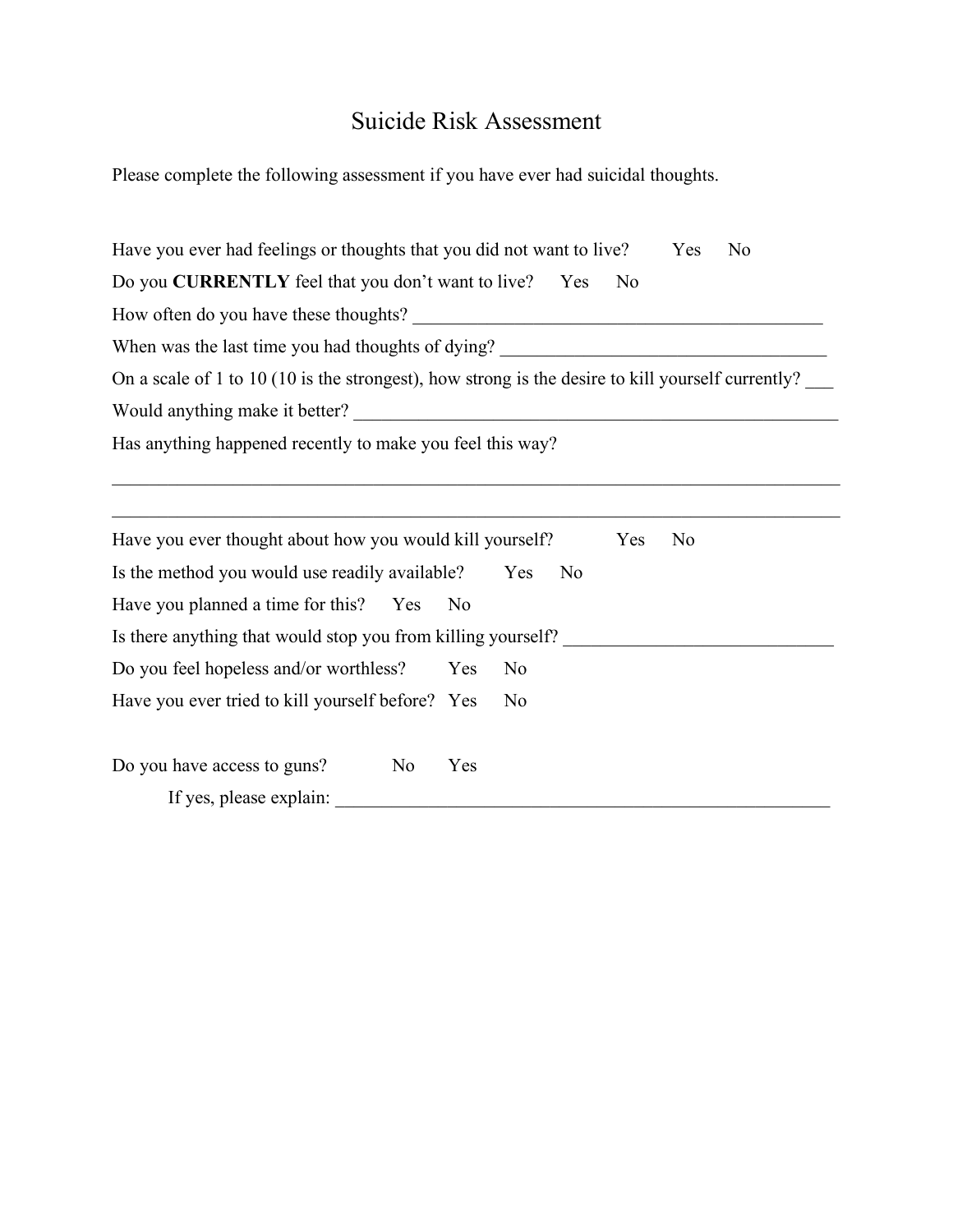# PHQ-9 PATIENT DEPRESSION QUESTIONNAIRE

### **For initial diagnose:**

- 1. Patient completes PHQ-9 Quick Depression Assessment.
- 2. If there are at least 4 checks in the shaded second (including Questions #1 and #2), consider a depressive disorder. Add score to determine severity.

# *Consider Major Depressive Disorder*

 $\triangleright$  If there are at least 5 checks in the shaded section (one of which corresponds to Question #1 and  $#2)$ 

# *Consider Other Depressive Disorder*

 $\triangleright$  If there are 2-4 checks in the shaded section (one of which corresponds to Question #1) and  $#2)$ 

**Note**: Since the questionnaire relies on patient self-report, all responded should be verified by the clinician, and a definitive diagnosis is made on clinical grounds taking into account how well the patient understood the questionnaire, as well as other relevant information from the patient. Diagnoses of Major Depressive Disorder or Other Depressive Disorder also require impairment of social, occupational, or other important areas of functioning (Question #10) and ruling out normal bereavement, a history of a Manic Episode (Bipolar Disorder), and a physical disorder, medication, or other drug as the biological cause of the depressive symptoms.

# **To monitor severity over time for newly diagnosed patients or patients in current treatment for depression:**

- 1. Patients may complete questionnaires at baseline and at regular intervals (eg, every 2 weeks) at home and bring them in at their next appointment for scoring or they may complete the questionnaire during each scheduled appointment.
- 2. Add up the checks by the column. For everything check: Several days = 1; More than half the days = 2; Nearly every day= 3
- 3. Add together column scores to get a TOTAL score.
- 4. Results may be included in patient files to assist you in setting up a treatment goal, determining degrees of response, as well as guiding treatment intervention.

# **Scoring:**

# **Several days = 1; More than half the days = 2; Nearly every day= 3 Add up all checked boxed on PHQ-9.**

| mich pretation or rotal score |                                                                                              |  |  |  |  |
|-------------------------------|----------------------------------------------------------------------------------------------|--|--|--|--|
| <b>Total Score</b>            | <b>Depression Severity</b>                                                                   |  |  |  |  |
| l -4                          | Minimal Depression<br>Mild Depression<br>Moderate Depression<br>Moderately Severe Depression |  |  |  |  |
| $5-9$                         |                                                                                              |  |  |  |  |
| $10 - 14$                     |                                                                                              |  |  |  |  |
| 15-19                         |                                                                                              |  |  |  |  |
| $20 - 27$                     | Severe Depression                                                                            |  |  |  |  |

# **Interpretation of Total Score**